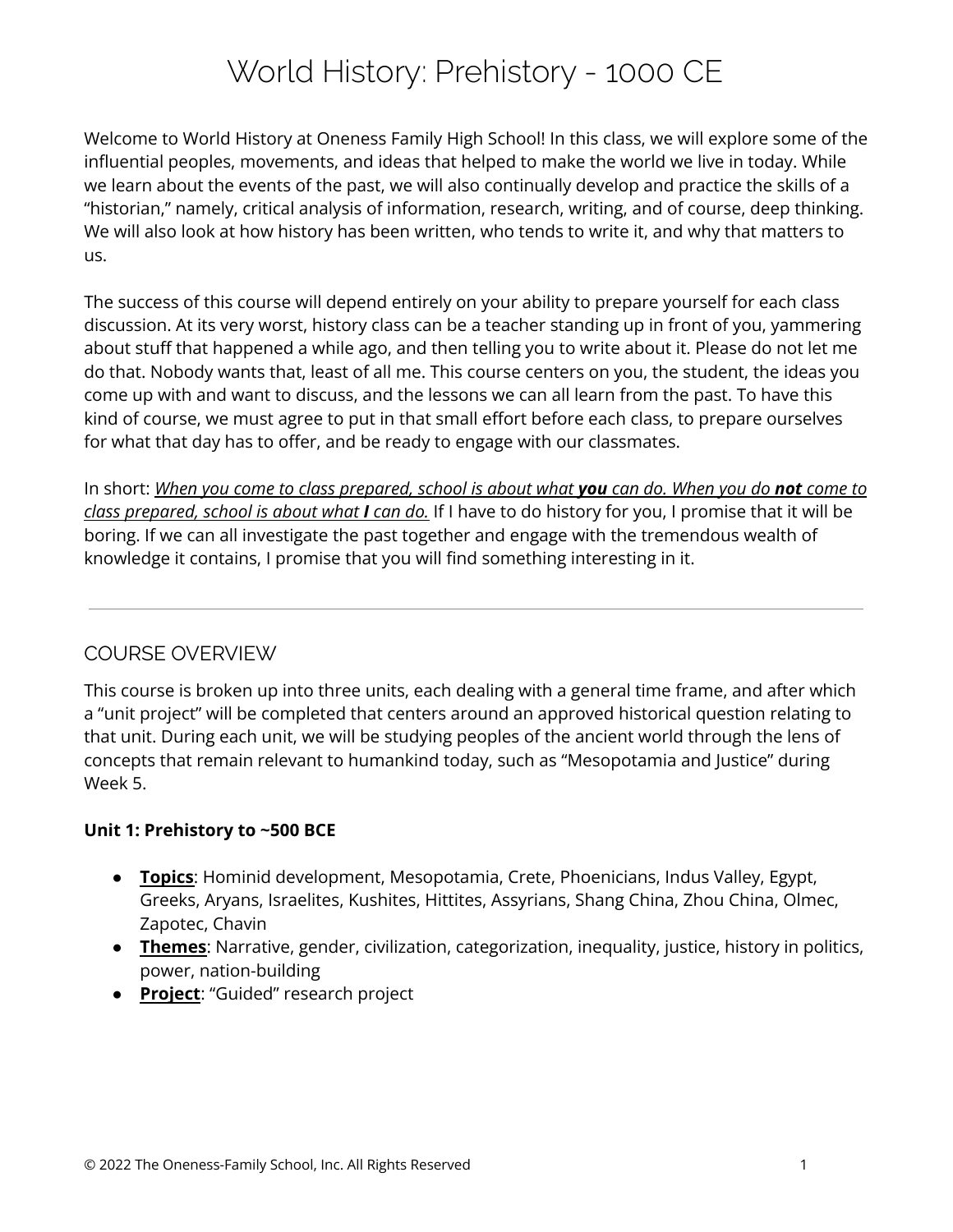#### **Unit 2: ~500 BCE to ~500 CE**

- **Topics**: Persia, Greece, Rome, Qin Dynasty, Han Dynasty, India, Bantu, Aksum, Africa, North America, Maya, Aztec, Inca
- **Themes**: Empire, local self-government, social class, democracy, ethical systems, religion, love, human migration, trade, theocracy, environment
- **Project**: "Semi-guided" research project

#### **Unit 3: ~500 CE to ~1300 CE**

- **Topics**: Islam, China, Mongolia, Japan, Korea, Byzantium, Russia, Seljuk, Western Europe, Crusades
- **Themes**: Commerce, cultural exchange, religion and progress, technology, cultural diffusion, conflict, feudalism, social order,
- **Project**: "Independent" research project

# COURSE STRUCTURE

Every week will roughly follow the pattern below:

- 1. **"Presentation"**: Knowledge is presented to the class through readings, lecture, and visual resources.
- 2. **"Engagement"**: As a class, we discuss readings and information, their significance to our historical questions, and their relevance to our lives today.
- 3. **"Production"**: Individually, you will produce information in some form, whether that be in writing, a visual format, or a physical format. These prompts vary from week to week and explore questions from our class discussions and readings.

In preparation for each week, the appropriate folder on Google Drive will be shared with you. This folder will contain all of the documents for that specific week, along with important images from the readings, and the introduction sheet for that week which has guiding questions for each reading. Unless otherwise noted by me in class, each student will be held responsible for completing the readings and productions indicated on each day.

#### **GRADING**

Your grade for the year will be composed of four different parts, totalling **1000** points that can be earned. Participation in seminars and your preparedness for discussion are worth **10** points each week, for a total of **300** points. As you will notice, there are no quizzes or tests except for the final exam, which means that I am basing your knowledge of the material on your participation within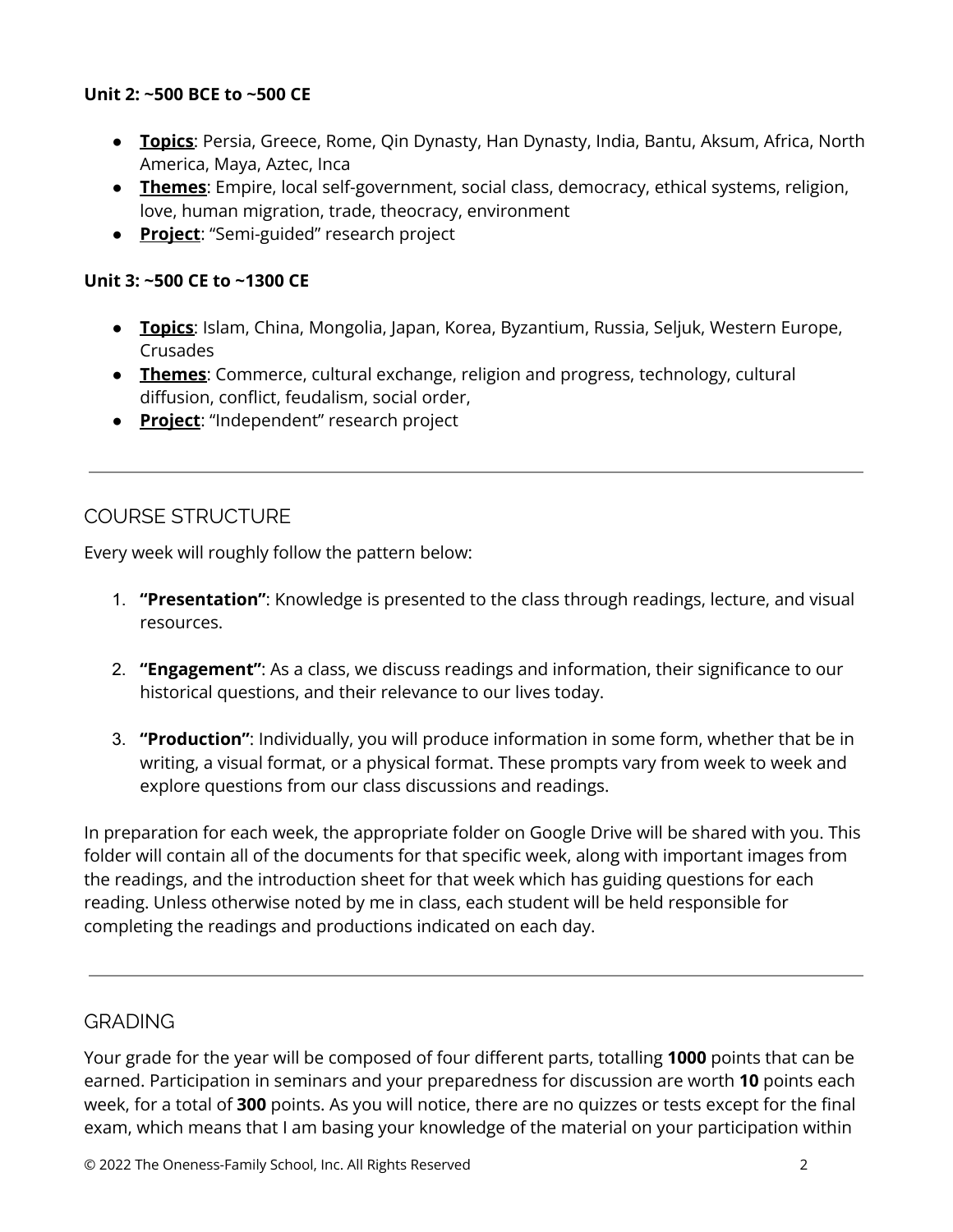class discussions. Your productions are worth a total of **12** points each week, regardless of how many you are requested to create or write. For example, if you are answering **two** prompts during that week, each prompt would be worth **6** points. **Three** prompts would be **4** points each, and so forth. All together, productions will count for **360** points. Each project at the end of a unit is worth **80** points, for a total of **240**. At the end of the year, the final exam will be worth **100** points, or 10% of your grade.

- 1. Classroom Preparation, Engagement, and Involvement **10** points *each week* (**300** total)
- 
- 
- 
- 2. Productions **12** points *each week* (**360** total) 3. Projects (one after each unit) **80** points each (**240** total) 4. Final Exam **100** points + (**100** total)
	-

--------------

**1000 Points**

## Grading Scale: A: 90% - 100% B: 80% - 89% C: 70% - 79% D: 60% - 69% F: 0% - 59%

## LATE POLICY

Unless permission has been granted because of special circumstances, productions and projects handed in late will receive the following credit:

Later than start of class through one day late: **half-credit** Two days late: **quarter-credit** Three or more days late: **none**

## MAKE-UP POLICY

If a student is absent and the absence is excused, they may hand in their work late by as many days as they were absent (*to a maximum of five*) without penalty. After this grace period, normal late policy applies. In the case of unexcused absences, students will be held accountable for all work due during absences and any readings/assignments for the day(s) following their absence.

## PLAGIARISM POLICY

*Plagiarism Policy:* Plagiarizing is taking and using ideas from a source without citing that source. By not citing your sources, you claim that what you have written down or made is of your own creation.

If you plagiarise without making an effort to cite the source of the information, you will receive no credit for that piece of work. If your plagiarism is unintentional and resulting from poor citation form, the production or project will be returned to you and not accepted until the errors are